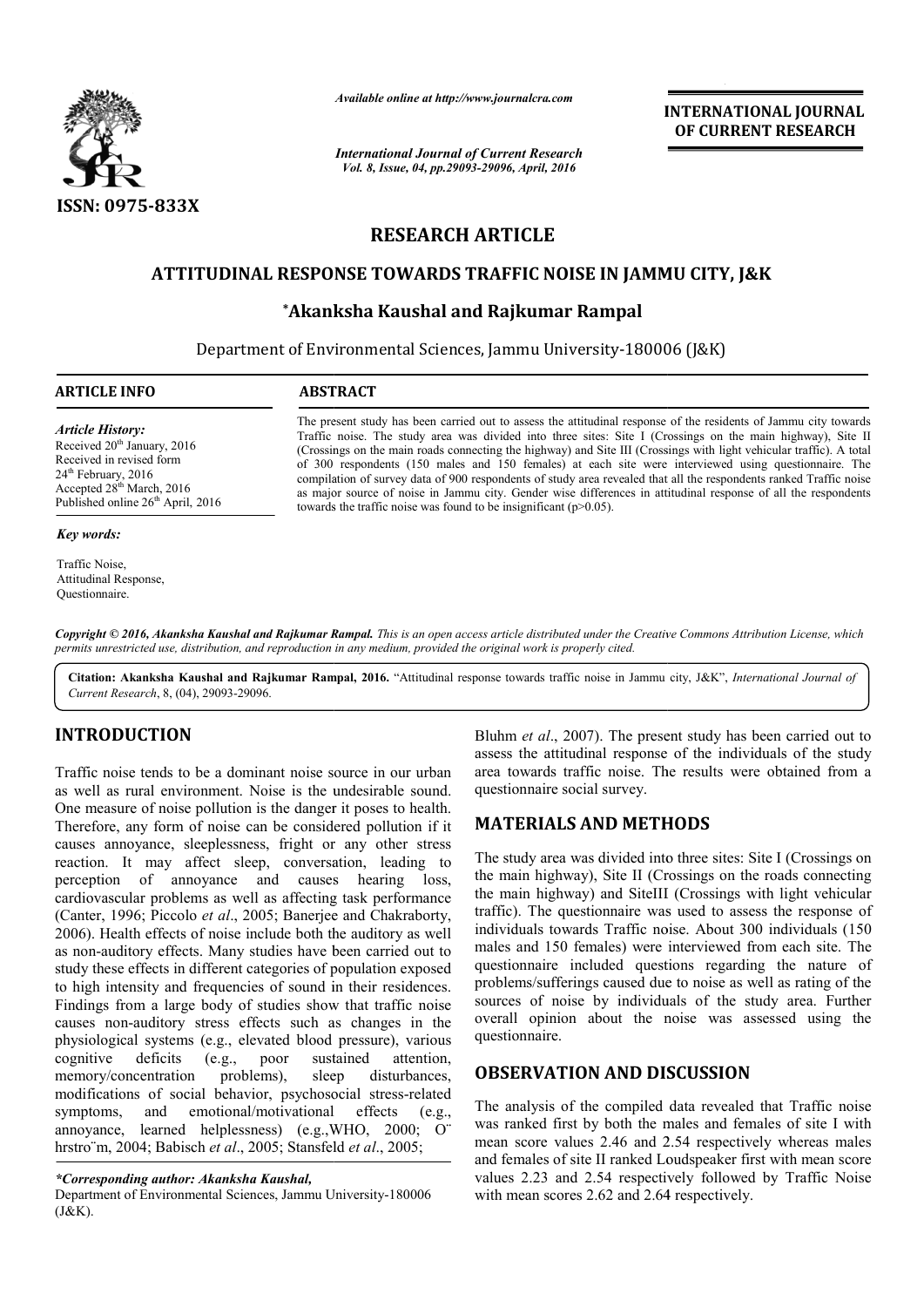| S.No. | Question         |                       | People living near<br>crossings on the main<br>highway. $(Site I)$ |           | People living near the<br>crossings on the roads<br>connecting the<br>highway.(Site II) |           | People living on the<br>roads with light<br>vehicular traffic.<br>(Site III) |           | Average Rank |           |
|-------|------------------|-----------------------|--------------------------------------------------------------------|-----------|-----------------------------------------------------------------------------------------|-----------|------------------------------------------------------------------------------|-----------|--------------|-----------|
|       |                  |                       | Rank                                                               |           | Rank                                                                                    |           | Rank                                                                         |           | Male         | Female(me |
|       |                  |                       | Male                                                               | Female    | Male (mean                                                                              | Female    | Male                                                                         | Female    | (mean        | an score) |
|       |                  |                       | (mean                                                              | (mean     | score)                                                                                  | (mean     | (mean                                                                        | (mean     | score)       |           |
|       |                  |                       | score)                                                             | score)    |                                                                                         | score)    | score)                                                                       | score)    |              |           |
|       | Rank the sources | Loudspeaker           | III(3.50)                                                          | IV(3.64)  | I(2.23)                                                                                 | I(2.54)   | I(2.89)                                                                      | II(2.92)  | II(2.87)     | II(3.03)  |
|       | of noise.        | Railway Industry      | V(4.22)                                                            | VII(4.2)  | VII(5.56)                                                                               | VII(5.44) | VII(5.03)                                                                    | VII(4.93) | VII(4.93)    | VII(4.85) |
|       |                  | Traffic oise/Horns    | VI(4.46)                                                           | V(3.84)   | VI(5.30)                                                                                | VI(5.35)  | VI(4)                                                                        | VI(4.90)  | VI(4.58)     | VI(4.69)  |
|       |                  | Generator             | I(2.46)                                                            | I(2.54)   | II(2.62)                                                                                | II(2.64)  | II(3.19)                                                                     | I(2.78)   | I(2.75)      | I(2.65)   |
|       |                  | Banquet halls         | IV(4.07)                                                           | VI(4.01)  | IV(4.15)                                                                                | V(4.50)   | IV(3.53)                                                                     | III(3.24) | IV(3.91)     | V(3.91)   |
|       |                  | Bus stands            | VII(4.60)                                                          | III(3.58) | V(4.50)                                                                                 | IV(4.34)  | V(3.80)                                                                      | IV(3.6)   | V(4.3)       | IV(3.84)  |
|       |                  |                       | II(2.92)                                                           | II(3.16)  | III(3.87)                                                                               | III(3.16) | III(3.42)                                                                    | V(3.80)   | III(3.40)    | III(3.37) |
| 2     | How do you       | Unbearable            | I(1.6)                                                             | I(1.5)    | II(1.74)                                                                                | I(1.72)   | II(1.88)                                                                     | II(2.006) | I(1.74)      | I(1.74)   |
|       | rank the noise   | Annoying              | II(1.8)                                                            | II(1.7)   | I(1.72)                                                                                 | II(1.79)  | I(1.83)                                                                      | I(1.98)   | II(1.78)     | II(1.82)  |
|       | level near the   | No effect             | III(2.8)                                                           | III(2.76) | III(3.2)                                                                                | III(3.22) | III(3.09)                                                                    | III(3.04) | III(3.03)    | III(3)    |
|       | road?            | Enjoyable             | IV(3.7)                                                            | IV(3.6)   | IV(3.72)                                                                                | IV(3.73)  | IV(3.49)                                                                     | IV(3.41)  | IV(3.63)     | IV(3.58)  |
| 3     | Rank your        | Not at all disturbing | VI(5.28)                                                           | VII(5.25) | VII(5.24)                                                                               | VII(5.32) | VII(4.86)                                                                    | VI(4.96)  | VII(5.12)    | VI(5.17)  |
|       | overall opinion  | Slightly disturbing   | V(5.03)                                                            | V(4.86)   | V(3.266)                                                                                | VI(5.05)  | V(4.32)                                                                      | VII(5.10) | V(4.20)      | V(5.00)   |
|       | about the level  | Slightly              | VII(5.30)                                                          | VI(4.95)  | VI(3.92)                                                                                | V(4.23)   | VI(4.50)                                                                     | V(4.2)    | VI(4.57)     | VII(6.69) |
|       | of noise?        | uncomfortable         | IV(3.65)                                                           | II(2.75)  | IV(3.260)                                                                               | III(3.11) | IV(4.04)                                                                     | IV(3.97)  | IV(3.65)     | IV(4.91)  |
|       |                  | Uncomfortable         | I(2.53)                                                            | IV(4.06)  | I(2.54)                                                                                 | II(2.23)  | II(2.86)                                                                     | III(3.17) | I(2.64)      | II(3.15)  |
|       |                  | Highly annoying       | II(2.68)                                                           | I(2.60)   | II(2.73)                                                                                | I(2.15)   | I(2.63)                                                                      | I(2.52)   | II(2.68)     | I(2.42)   |
|       |                  | Very highly annoying  | III(2.95)                                                          | III(3.14) | III(3.14)                                                                               | IV(3.42)  | III(3.97)                                                                    | II(3.18)  | III(3.53)    | III(3.24) |
|       |                  | Not at all acceptable |                                                                    |           |                                                                                         |           |                                                                              |           |              |           |

#### **Table 1. Attitudinal response of the individuals living near the three sites of the study area**

### **Table 2. Nature of Problems/sufferings caused due to noise**

| S.No.          |                                                  | People living near crossings on<br>the main highway.(Site i) |               | People living near the crossings<br>on the roads connecting the | People living on the roads with<br>light vehicular traffic.(Site III) |                |               |      |
|----------------|--------------------------------------------------|--------------------------------------------------------------|---------------|-----------------------------------------------------------------|-----------------------------------------------------------------------|----------------|---------------|------|
|                | Nature of problem/<br>suffering caused by noise. | Rank                                                         |               |                                                                 | highway.(Site II)<br>Rank                                             | Rank           | Significance  |      |
|                |                                                  |                                                              |               |                                                                 |                                                                       |                |               |      |
|                |                                                  | Male                                                         | Female        | Male                                                            | Female                                                                | Male           | Female        |      |
|                |                                                  | (% frequency)                                                | (% frequency) | (%frequency)                                                    | $(\%$ frequency)                                                      | $%$ frequency) | (% frequency) |      |
|                | Annoyance                                        | 77.33                                                        | 82.66         | 80.66                                                           | 89.33                                                                 | 55.33          | 50.66         | 0.83 |
| $\overline{2}$ | Speech interference                              | 52.66                                                        | 37.33         | 36                                                              | 33.33                                                                 | 12.66          | 17.33         | 0.75 |
| 3              | Reduced work efficiency                          | 42                                                           | 68.66         | 38.66                                                           | 61.33                                                                 | 15.33          | 12.66         | 0.46 |
| $\overline{4}$ | Mental stress                                    | 59.33                                                        | 73.33         | 72                                                              | 78.66                                                                 | 49.33          | 38.66         | 0.82 |
| 5              | Irritation                                       | 36.66                                                        | 52.66         | 52.66                                                           | 56.66                                                                 | 44             | 28.66         | 0.53 |
| 6              | Hypertension                                     | 48.66                                                        | 56.66         | 42.66                                                           | 47.33                                                                 | 27.33          | 19.33         | 0.90 |
| $\overline{7}$ | Cardiac ailment                                  | 26                                                           | 42            | 12                                                              | 19.33                                                                 | 11.33          | 8             | 0.57 |
| 8              | Habit of talking loudly                          | 37.33                                                        | 28.66         | 31.33                                                           | 27.33                                                                 | 18             | 22.66         | 0.67 |
| 9              | Headache                                         | 75.33                                                        | 51.33         | 80.66                                                           | 57.33                                                                 | 56.66          | 62.66         | 0.15 |
| 10             | Drowsiness                                       | 32                                                           | 35.33         | 22                                                              | 38                                                                    | 17.33          | 21.33         | 0.31 |
| 11             | Pain in ear                                      | 23.33                                                        | 32.66         | 14                                                              | 23.33                                                                 | 8              | 16            | 0.24 |
| 12             | Temporary deafness                               | 54.66                                                        | 43.33         | 37.33                                                           | 42.66                                                                 | h              | 7.33          | 0.93 |
| 13             | Permanent deafness                               | 31.33                                                        | 32.66         | 23.33                                                           | 16                                                                    |                | 2.66          | 0.84 |



1.72, 1.83 and 1.98

**Fig.1. Graphical representation of sufferings of respondents of Site I**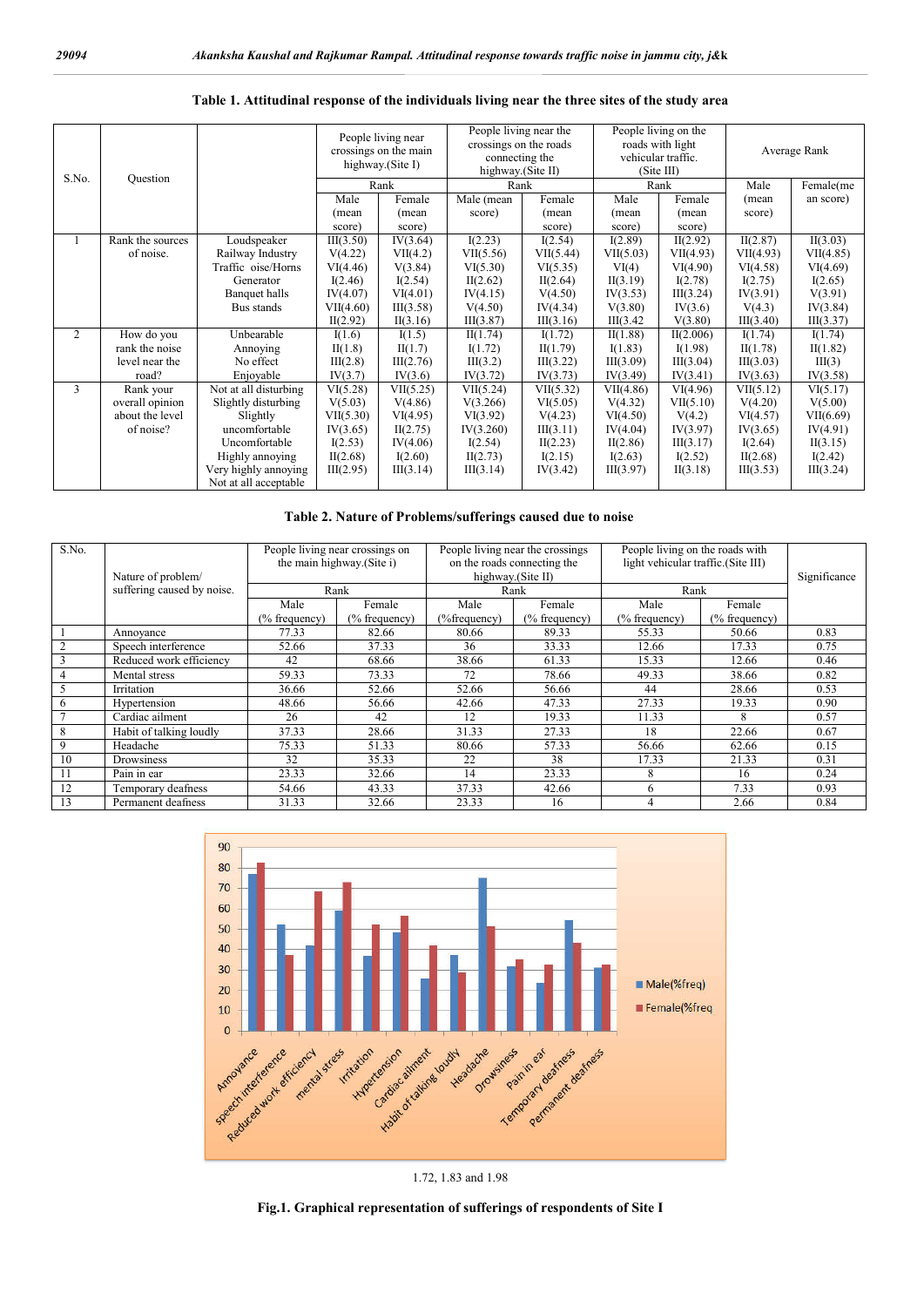

**Fig.2. Graphical representation of sufferings of respondents of Site II**



**Fig. 3. Graphical representation of sufferings of respondents of Site III**

This was due to presence of Temples and Banquet halls on the roads connecting the main highway. Further Loudspeaker was ranked first by males of site III with mean score value 2.89 and Traffic noise by females of site III with mean score value 2.78. On an average Traffic Noise was ranked first by both the males and females of the study area with mean score values 2.75 and 2.65 respectively. While ranking the noise level near the road, noise was ranked first unbearable for both the males and females of site I and females of site II with mean score values 1.6, 1.5 and 1.72 respectively whereas males of site II and both the males and females of site III ranked noise as annoying first with mean score values1.74, 1.88 and 2.006 respectively. On an average noise was ranked unbearable first for both the males and females of study area with mean scores 1.74 and 1.74 respectively.

Noise was highly annoying for males of site I(mean score 2.53) and II(mean score2.54) while it was very highly annoying for

females of site I (mean score 2.60) and II(mean score 2.15) and all the respondents of site III(male mean score 2.63 and female mean score 2.52). Averagely males ranked noise as highly annoying as first rank (mean score 2.64) while females ranked very highly annoying as first rank(mean score 2.42).

While studying the nature of problems/sufferings faced by respondents due to noise (Table 2) it was found that the frequency of suffering from annoyance was reported to be highest in males and females of site I i.e. on crossings of national highway and site II ie. On crossings on the roads connecting the highway whereas highest frequency of suffering from Headache was reported for site III. Further it was observed that noise has insignificant differences in its effects gender wise i.e. gender plays no role while considering the effects of noise. This is clearly shown in Table 2 with p>0.05 for all the problems faced by the individuals of the study area.